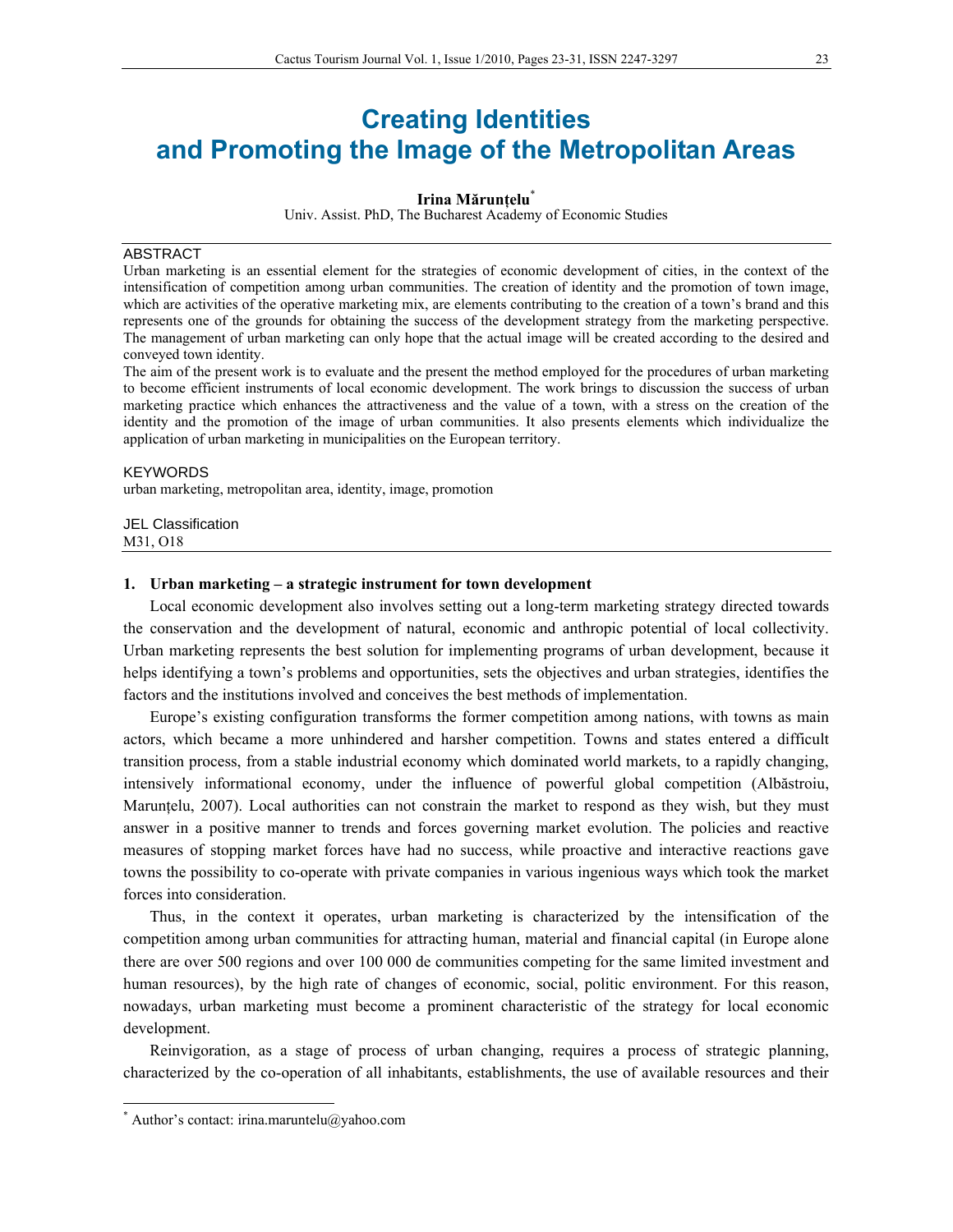hierarchical classification depending on major interests, the immediacy of problems to be solved and the relation of the developed processes. Urban marketing requires the achievement of a public-private partnership to obtain the finality of the strategic process. In such a process, it is almost impossible for the public sector to take on the entire burden of the policy of urban reinvigoration.

Urban marketing is an essential element within the strategies for economic development of towns, contributing to the creation of an overall view of the strategy. This helps towns to achieve more objectives (attracting new national or international companies, the consolidation of the industrial infrastructure, the development of tourism, the diversification and the improvement of transportation and health services) under the circumstances where public expenses must be maintained or lowered and the harsh competition must be dealt with in order to attract new investors.

Urban marketing includes a number of four activities in its nucleus (Kotler, Haider, Rein, 2001): the projection of the proper combination of community characteristics and services; the creation of attractive stimuli for existing and potential buyers and for the use of the offered goods and services; the delivery of products and services to the community in an efficient and accessible way; the promotion of values and images of places so that potential users be fully aware of the distinctive advantages of the respective place.

Urban marketing and the strategies of economic development must focus on creating competitive advantages for a town. These competitive advantages can be achieved by:

- creating an urban leadership by establishing a consented view on urban economic development;
- ensuring the convergence of urban resources through urban clusters (industrial parks, economic centres);
- creating relations between actors of different levels of public authority and the business environment for the development of new markets and turning to account of the investment opportunities;
- supporting local economic agents and creating a lasting relation between academic, civic environment and economic environment; active involvement of the community in solving public matters.

The definition of the urban marketing concept, as an instrument of economic development for a certain geographical area, necessarily implies the identification of a coherent set of operative instruments. The implementation of the urban marketing strategy is a difficult process, which is achieved through a complex of practical actions, reflecting the municipality's view on the actual modalities of achieving set objectives, concentrated in the notion of marketing mix. In the case of urban marketing, the mix must not be limited to the 4 classic policies. As opposed to the classic model of the 4 Ps (product, price, distribution, and promotion), the urban marketing mix includes 7 Ps (besides those elements mentioned above: human resources, the image of elements of urban environment, the processes involved).

#### **2. Town identity and image**

The factors of success of urban marketing explain the reasons why the municipalities succeed in implementing strategies of economic development, using the specific instruments of this specialization of marketing. In the specialized literature, eight factors of success have been identified, guaranteeing the success of specific processes of urban marketing. Figure no. 1 graphically presents the grouping of these factors depending on their role and importance at the level of municipalities using the specific practice of urban marketing.

The elements positioned in the centre of the figure (the planning group, the strategic view and analysis, town identity and image, public – private partnerships, leadership) have the determining role for municipalities, the latter directly influencing the management of the activity of urban marketing. The other elements (the political agreement, world market and local development, fortuitous events) represent the challenges in applying the specific procedures of urban marketing.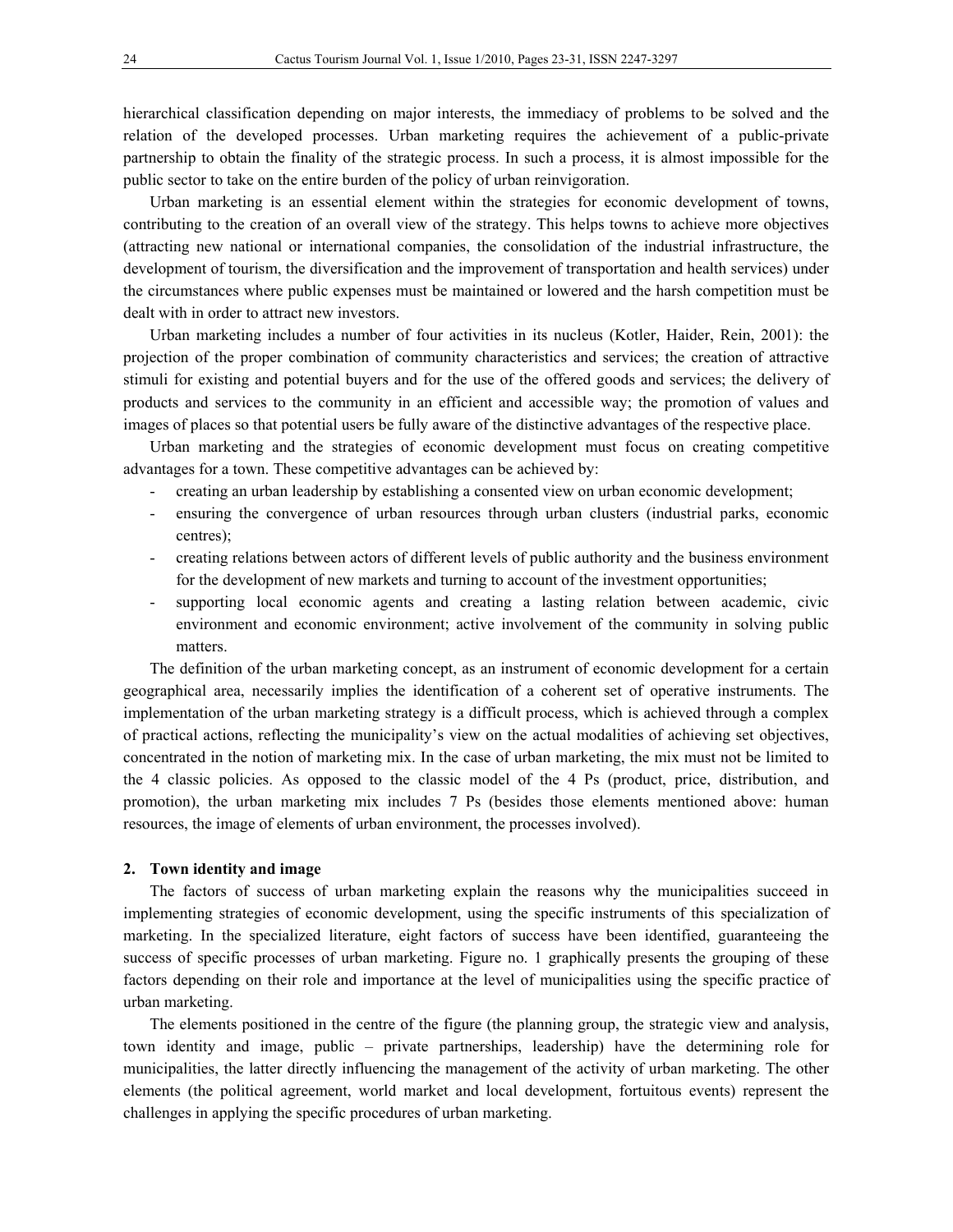

**Figure no. 1: Factors of success of urban marketing**  (Adaptation after: Rainisto, 2003)

A town's identity and image, identified in the centre of the image, are elements contributing to the creation of a town's brand. It is impossible to create a town image without establishing the contents of urban identity at strategic level. Once the desired identity is clearly established, major elements of the image are formed. The future image of the town will be that established by the planning group, if the urban marketing has an efficient communication system. As far as the metropolitan area, the image is usually built around the central image: the town around which the other localities revolve, its identity being the one which creates the image of the area.

A town's identity represents the way it intends to be perceived. It represents a unique set of relations between components (Aaker, Batra, Myers 1992). The town's identity is a sum of its characteristics, which differentiate it from the other towns, being the result of the planned activities of urban marketing programs, and therefore the metropolitan area becomes the sum of images of the localities which form it, the stress being obviously on the greatest, the most important, the reference city.

The factors of attractiveness chosen by the planning group for the creation of the desired image are conveyed to target groups. The hard factors of attractiveness (the infrastructure) can not individually create a unique competitive advantage. A combination of these factors must be used, because it is impossible to use one of them with maximum efficiency. The soft factors of attractiveness (knowledge, the enterprising mind) become more and more important for the creation of the urban product, because they are difficult to imitate by competing towns. Physical elements of a town (town architecture) can not form by themselves the entire message of urban identity, therefore associations with immaterial elements are necessary (Ashworth, Goodall, 1990). Physical elements are not sufficient for the creation of a brand. Focusing on physical elements is easier to achieve, because towns directed their efforts on urban landscape (Gold, Ward, 1994).

These factors of town attractiveness are presented in the figure below:

The image of a place represents a total of beliefs, ideas and impressions that people have about that place. The images are a simplification of a large number of information and mental associations, formed with reference to the respective place. The images differ from stereotypies; the latter are wide spread, much distorted, simplistic images, inducing a favourable or unfavourable attitude towards a town. The image is a single individual's perception, for this reason it differs from one person to another.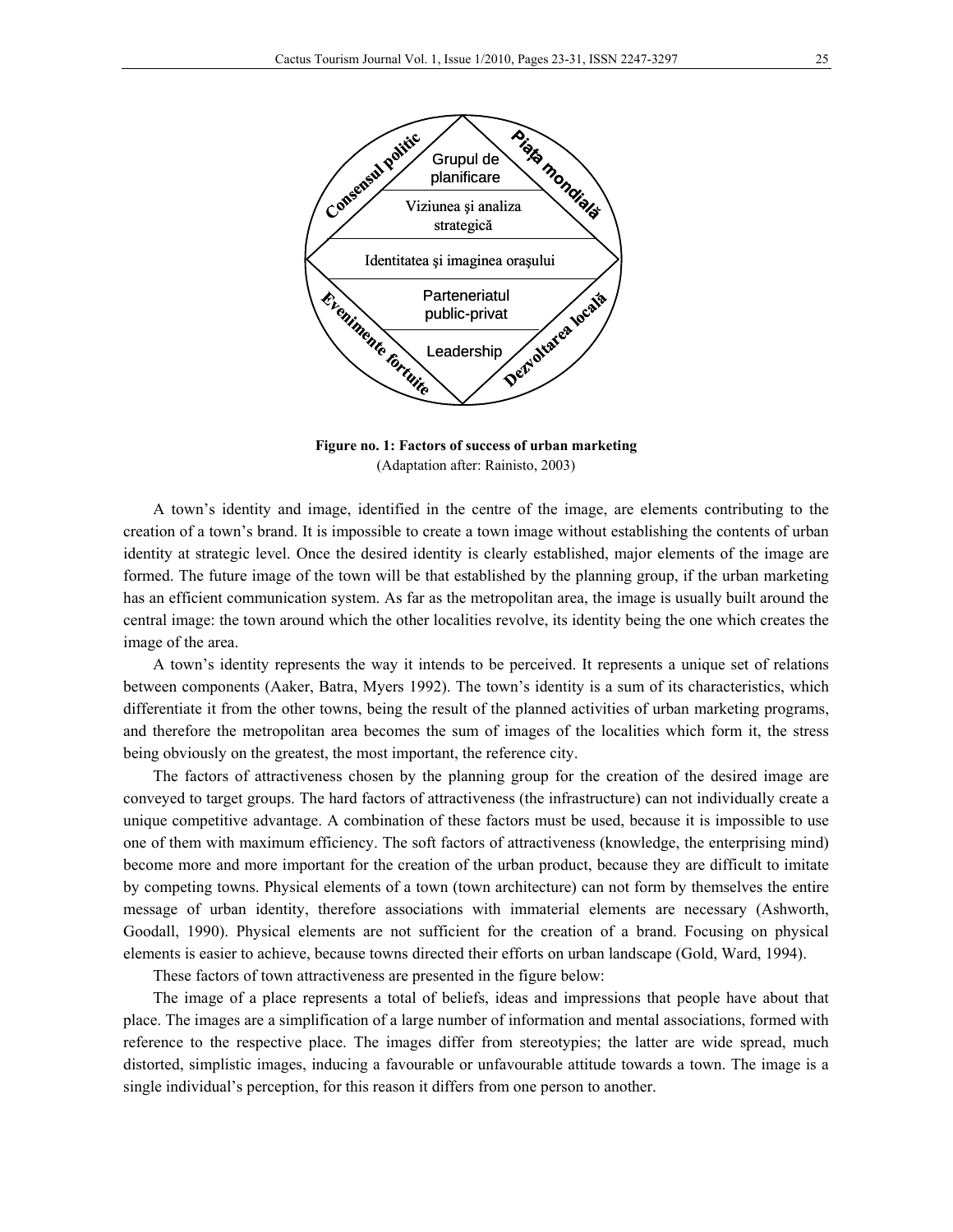| <b>Hard factors</b><br>• Economic stability<br>• Productivity<br>$\bullet$ Costs<br>• The property policy/system<br>• Pubic services<br>• The communication infrastructure<br>• The geographical localization<br>• Facilities granted by the municipality,<br>public programs | <b>Soft factors</b><br>• Existing market niches<br>• The quality of life factors<br>• The professional competences of labour<br>$\bullet$ Culture<br>• Public management<br>• The flexibility and vitality of public<br>policies<br>• The professionalism in the relation with<br>the market<br>• The enterprising spirit |
|-------------------------------------------------------------------------------------------------------------------------------------------------------------------------------------------------------------------------------------------------------------------------------|---------------------------------------------------------------------------------------------------------------------------------------------------------------------------------------------------------------------------------------------------------------------------------------------------------------------------|
|-------------------------------------------------------------------------------------------------------------------------------------------------------------------------------------------------------------------------------------------------------------------------------|---------------------------------------------------------------------------------------------------------------------------------------------------------------------------------------------------------------------------------------------------------------------------------------------------------------------------|

# **Figure no. 2: The factors of town attractiveness**

(Adaptation after: Kotler, Asplund, Rein, Haider, 1999)

The creation of a town's brand identity must represent an important preoccupation, to offer it a plus of attractiveness. As a rule, names of the brands are the same as towns' names. The brand reflects the aspirations of the municipality, connecting it to the values attached to the products and services it offers. A town's brand will only be successful if its values are based on the aspirations of its inhabitants. For this, a strict audit of strategic marketing, a determined and continuous improvement of the product and the originality in creating symbols will be necessary.

The brand's identity is an active element in the process of urban marketing; the brand's image is a passive component, without it a town can not decide on the exact form of communicating its identity (Keller, 1998). The management of urban marketing can only hope that the actual image will be created according to the desired and conveyed identity of a town. A town's image is the result of a complex of activities developed on a long term, representing the uniqueness of a town's characteristics. Therefore, the image is not easy to copy, as the other activities of the marketing operative mix.

It is necessary to have a detailed analysis of the town as a brand, for which several stakeholders, including local economic agents and the local community must be taken into consideration. The brand represents one of the grounds for obtaining the success of the development strategy from the marketing perspective. The creation of a great brand requires a well individualized identity of a town, constancy and a clear positioning within the market. The strategic management of the brand supposes the projection and implementation of marketing programs which aim at creating, analyzing the evolution of the brand, controlling its finality. Three essential conditions are necessary for the creation of a successful urban brand: the municipality's representatives must be actively involved in establishing and maintaining the brand; the central values around which the town's brand is created must be set; the communicational effort must be based on the central values of the identity.

The process of creating a town's brand implies taking strategic decisions: choosing the brand's name, which most of the times is the same as the town's name; the positioning of the brand is an essential strategic decision, the town must position its image together with the other towns within the desired segment; the entire activity of urban marketing - objectives, strategies, tactics – derives from positioning the brand on the market.

A town's brand must meet the following criteria (Kotler, Haider, Rein, 2001): be simple; be applicable in various situations; be efficiently used by all stakeholders; be credible; reflect the town's future; inspire pride; be based on the values of the community; be well individualized; be used both nationally and internationally.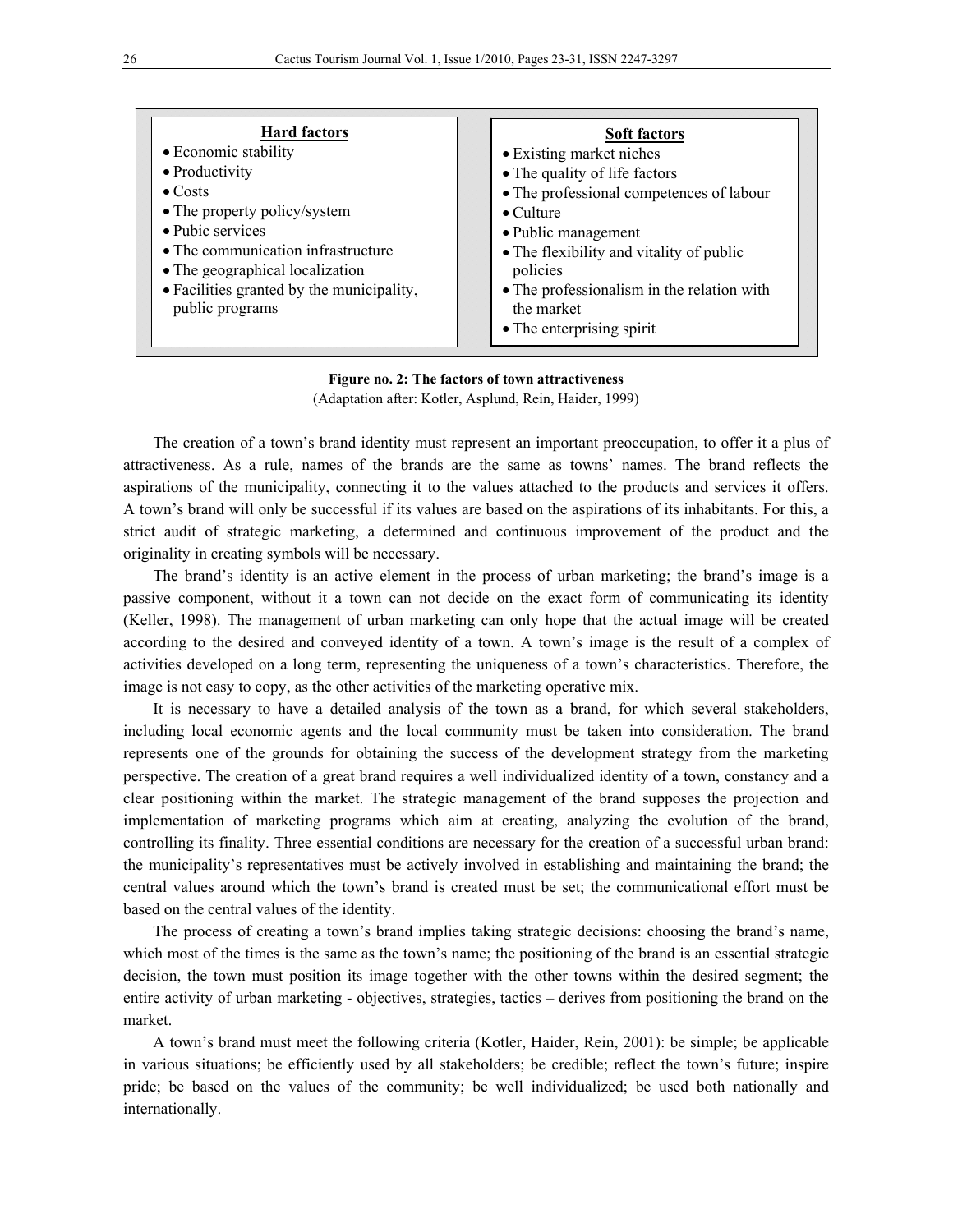The same rules also apply for metropolitan areas. As far as any brand is concerned, it is important to consider the constancy in using the logo, the programs of visual identity aiming at protecting the integrity of the brand and the logo. The town's logo-type (or some of its elements) can not be used by companies, agents, organizations without the authorization of the municipality, deliberately expressed in writing, the respective requests being analyzed and managed by the municipality's departments of public relations.

Using a single logo for all the municipality's materials, vehicles and establishments contributes to amplifying the acknowledgment of a town's brand. The more often the logo is seen, the better and the faster it will be recognized by citizens (for example, the municipality of Regina city has a program of corporate identity which minutely establishes the form of the logo – colours, dimensions, types of letters, placing the logo in official documents etc).

The policy regarding the image of the elements of urban environment refers to visual (corporate) elements of the town which must reflect the brand/image the respective place intends to convey. This image signifies the synthesis of mental representations of the urban product of cognitive, emotional, social and personal nature.

These elements have an essential role because they provide the conditions for the development of the relation between municipality and the "consumers" of urban products/services. Indeed, the anthropic environment, especially constructions, by its aspect, fulfils the functions of the wrapping in the marketing of goods: of communication, protection, creation of the image. These elements facilitate the flow of activities and persons, by a certain way of disposing and inter-conditioning with the other elements of the urban environment and of the environment which is external to it.

The improvement of the image is not sufficient to ensure the prosperity of a place. Special characteristic elements are needed, to satisfy the inhabitants and attract visitors. Some places have the opportunity to offer a natural element of attraction (Bellogio – Como Lake; Aspen; Honolulu), other places have the advantage of a remarkable patrimony of historic buildings, for example Athens, with its Pantheon, Vicksburg, with its prewar mansions or Bangkok, with its temples or exotic statues. Other places have built famous edifices, like the Eiffel Tour and the Arch of Triumph in Paris, the Empire State Building in New York, Taj Mahal in India.

The elements of attractiveness, the infrastructure, the architecture must represent the factors creating a positive, attractive image, together with the other factors of development. The image, as a result of the interactions between these elements, eventually represents "the product" the municipality tries to form, promote and "sell".

It is clear that neither the image, nor the elements of attractiveness can entirely respond to the need of a place for development. The actual pillars refer to the infrastructure. The town-planning experts are interested in the attributes of town planning - the building architecture, open spaces and the level of utilization of the ground, street lines and traffic, the level of cleanliness and quality of the environment – as defining elements for the global urban product. Urban planners start from the hypothesis that people's attitudes and behaviour are highly influenced by the quality of the material environment they live in and that, by changing this environment, there will be an improvement in human attitudes and behaviour. The municipality can wish for more than a simple modernization of the exterior aspect of the place, suggesting a visual theme to control the creation of the urban product: the Swiss mountain town (Vail, Colorado), the cowboy town (Aspen, Colorado), the typical American country town (St. Charles, Illinois).

Visual symbols often have an important role in urban marketing. Many emblematic edifices of towns are permanently engraved in the public's memory: the Eiffel Tour (Paris), the Big Ben (London), the Red Market (Moscow). Judiciously used, these visual symbols appear on official documents, booklets, bill boards etc.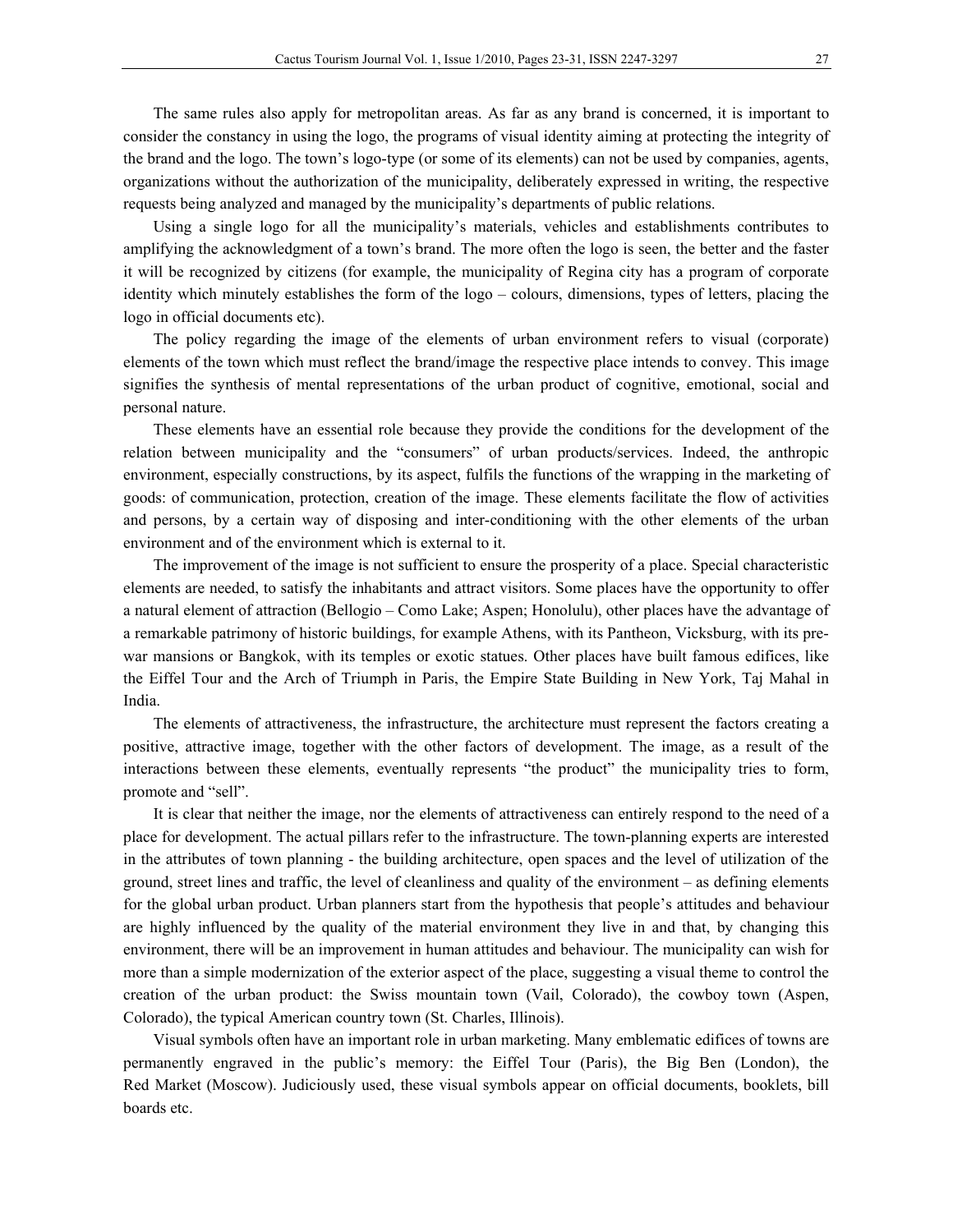In order to be successful, a visual image must consolidate an image argument. If there is no possibility for the consumer to physically and directly perceive some aspects of the community before starting a relation with the municipality, he will analyze the situation through the already created image, which is often a stereotypy. The image is the result of the interdependence between several controllable and uncontrollable, tangible or intangible factors. The elements contributing to the creation of a town's image are the following:

- Events, festivals represent the most active and often used elements for the creation of a town's image. These elements contribute to the improvement of the perception of a town's image if, in its turn, it is supported by the distinctive features of urban community (a town's architecture, functional delimitation, figures of the cultural, scientific and sports life, a town's symbols, recreation, amusement activities etc);
- Private companies, public institutions towns often acquire the desired reputation due to the private sector. The relations between towns and private companies become closer and more efficient: BMW and Munich, Coca-Cola and Atlanta, Cathay Pacific and Hong Kong. In other cases, towns' brands and those of private companies converge towards a common success: DKNY (Donna Karan New York), L'Oreal de Paris, Istanbul Mehmet Cymbals. These companies help a town to attract visitors and foreign investors, ensure the increase of fiscal income, offer opportunities for the development of economic activities;
- The policies of the municipality the modality of establishing and implementing these policies has a deep impact on the relation municipality-community-external environment. A good relation with the central government, the local community, the mass media, with the other towns is essential for the success of a town's image.
- The investments, living conditions a clear and rigorous brand strategy will help the municipality attract foreign investments, highly qualified personnel, financing for public projects etc. It is certain that the localization of private companies is determined by a series of factors, among which we mention: the quality of living factors, the image of the local business community, the opportunities for diversification and business development, the education, the condition of urban infrastructure, the quality of the environment.
- The culture, historical vestiges each town has a history. Some towns have a reach and long history (Jerusalem, Dubrovnik), while others can't take pride in a long tradition (Brazil, Canberra). Urban elements bearing the mark of historical evolution (monuments, public spaces, museums, statuary ensembles) are elements of attractiveness for visitors, investors, institutions, internationally renowned figures etc. This can also have an important influence on the perception of consumers of urban products/services.
- Human resources the most important "fortune" of a town resides in its inhabitants. It is an imperative requirement that a town's inhabitants be periodically asked with reference to a town's matters, be involved in the development of projects which can affect their living conditions.

In conclusion, the elements of urban environment must successfully relate to create a visual image to consolidate an image argument. If the visual element does not harmonize with the slogan, the themes or the positioning, it will undermine the credibility of the place.

# **3. Promoting the metropolitan areas. Successful European practices**

Over the last decades, it has been ascertained that towns become more and more "disconnected" from regional or national economy, becoming an element of the global system. At this level, especially in the mass media, a town is represented by its economic-cultural image. This image is considered an artefact, its strong points and cultural weaknesses reflect on the community's economic possibilities.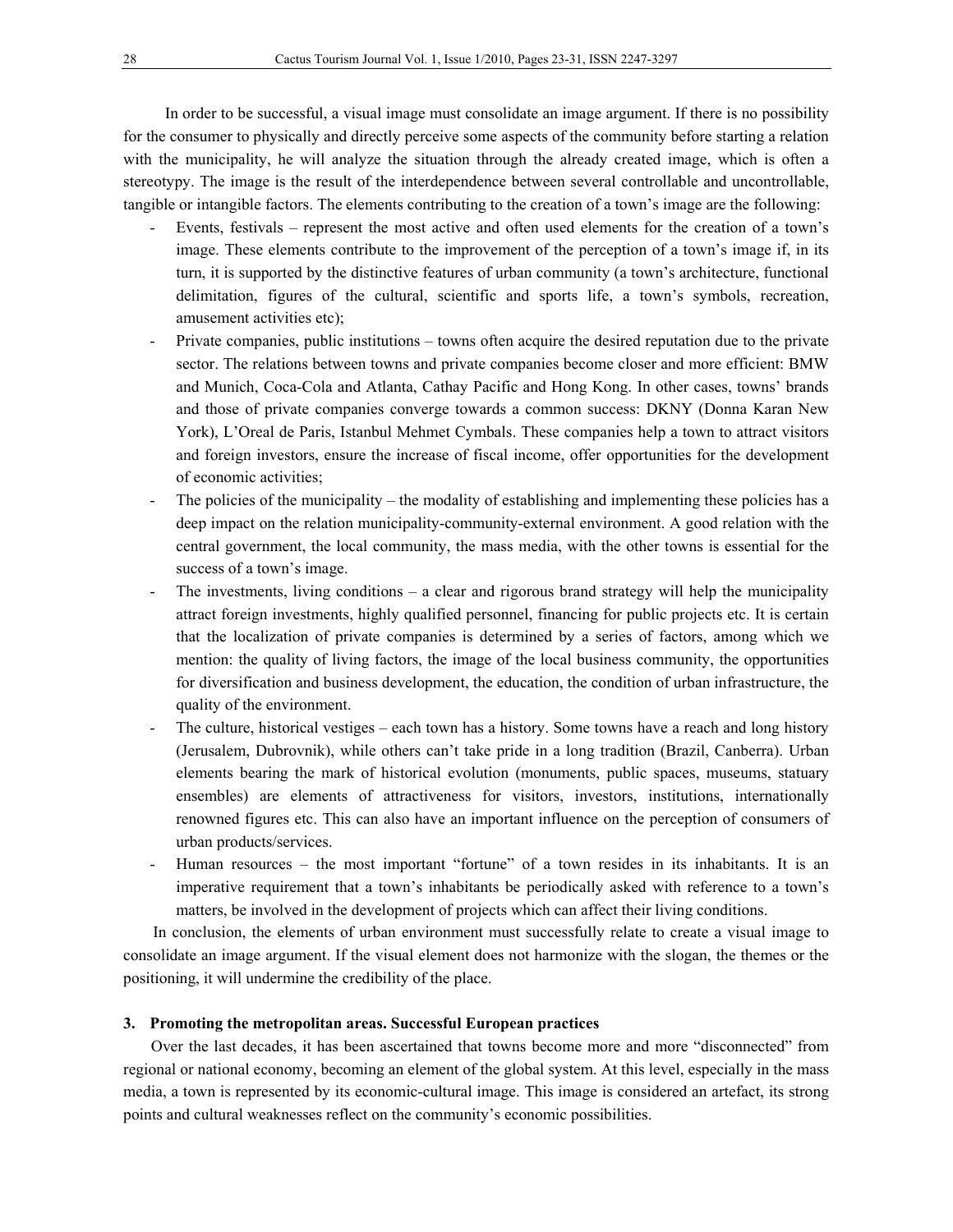Thus we can define the strategic management of the image as the continuous process of researching a town's image among its public, of segmenting and directing its specific image and its demographic audiences, of positioning the advantages of the place so that they support the existing image or create a new one, and of conveying these advantages to the targeted audiences.

Unfortunately, a town's image is less based on the marketers' communications as opposed to the traditional image of brands, because a lot of sources and actors contribute to the creation of an image and they are often difficult to co-ordinate. Prejudices play an important role; some towns have a positive image due to the natural environment, to the cultural inheritance, to tourist attractions. These help them create a clear identity, which helps them differentiate from other competitors. Towns must make constant efforts to maintain or improve their image, in the context where disturbing elements affect them more often.

The creation of an effective image is a part of the entire marketing process. For this, a rigorous audit of strategic marketing, a precise improvement of the product and originality in creating symbols are necessary. Once these measures are taken, a town's next task is to spread its new image among its target public.

The promotion is the last stage of the strategic plan of urban marketing. The planning of promotional strategies includes several tactical alternatives for each strategic objective. The main objectives of promotional strategies are to increase the competitiveness of a town, to attract new investments and to increase the quality of life for the existing inhabitants. The promoting programs aim at improving the perception of the target groups on the town/area, increasing their confidence, creating a positive attitude towards the future perspectives of their town (Inn, 2004).

The promotional activity in the case of urban marketing is characterized by a great variety with reference to contents, role, and form of achievement. In order to create a unitary promotional policy, the promoters of the place can generally use several generic influencing instruments to promote their town on target markets, namely: publicity, sales promotion, public relations; brand utilization; promotional manifestations; the municipality's human resources.

The same is applicable for metropolitan areas, and in order to exemplify the way the unique image of an urban community is created and promoted, we will consider two such areas in Europe:

a) The Helsinki region – is one of the most developed regions in Europe, being estimated to have 1.5 million inhabitants and 800 000 work places by 2025. At present, 24 localities form the Helsinki Region (Greater Helsinki), yet the greatest cities, namely: Helsinki, Finland's capital (186 km², 568 531 inhabitants), the town Espoo (312 km², 238 047 inhabitants), the town Vantaa (241 km², 192 522 inhabitants) and the town Kauniainen (6 km², 8 511 inhabitants) actually form the Metropolitan Area of Helsinki (YTV Area – from the Finnish name of the Council of the Metropolitan Area of Helsinki).



**Figure no. 3: The logos for: A) the Metropolitan Area of Helsinki, B) the Helsinki Region** 



**Figure no. 4: The logos for the cities A) Helsinki, B) Vantaa, C) Espoo, D) Kauniainen**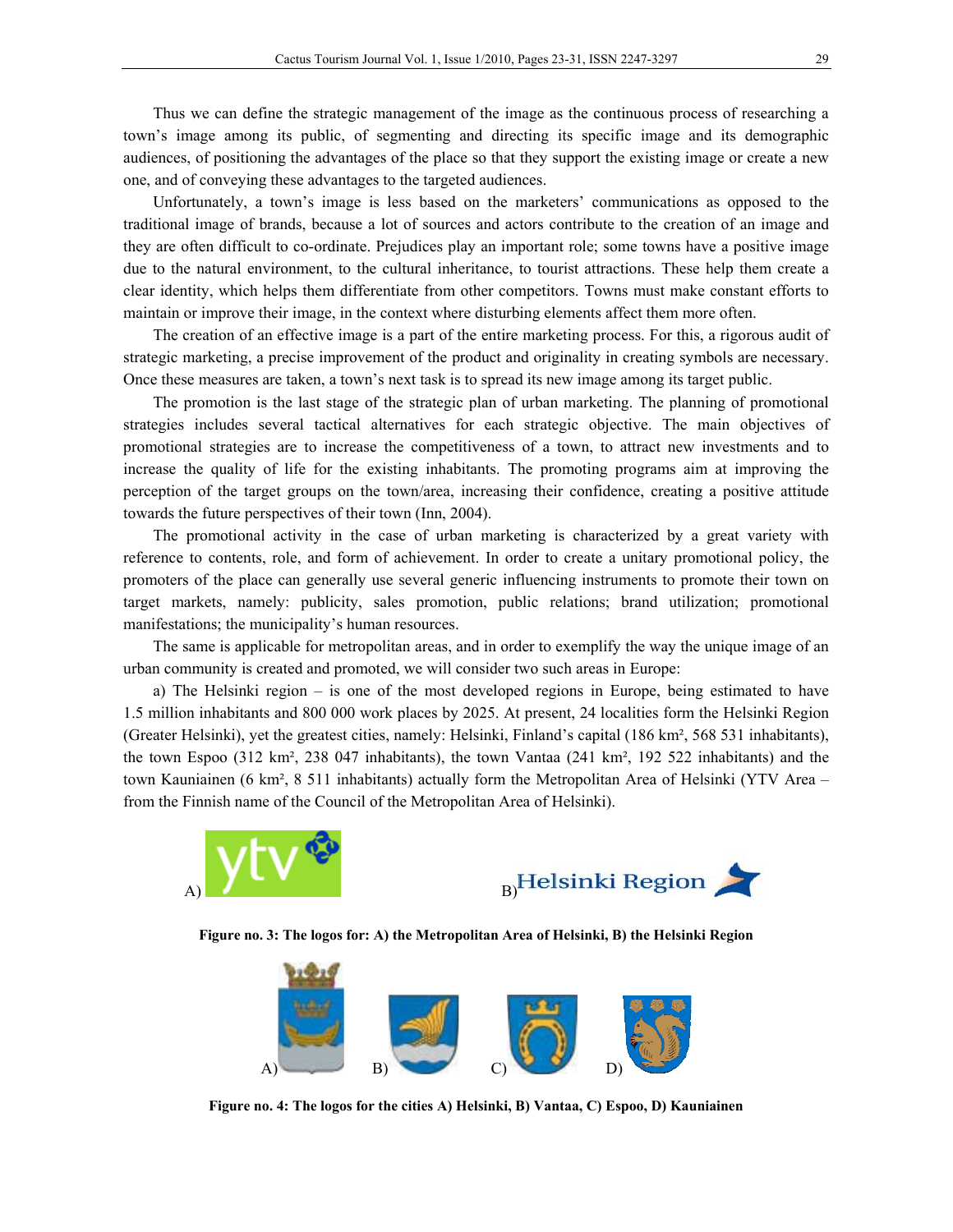The Metropolitan Area of Helsinki, as well as the entire Region, has formed its image starting from the premise that Europe acknowledges Finland as one of the most developed countries with reference to education, research and technology (for this reason YTV is also presented as: "Helsinki – European super region", in order to point out that the great rates in the country's development in terms of economy of information and knowledge are mainly due to this area, where 70% of the foreign companies are concentrated). The marketing programs of this area have been structured taking this idea into consideration and thus, Helsinki Region Marketing Ltd., the company which is held by the municipality of Helsinki on a proportion of 54%, resorted to marketing instruments such as the Ideopolis Magazine publication, the Helsinki Region Business Guide, and slogans through which it responds to potential investors, like: "Need more space? In Helsinki Region there's always room to think" or "Looking for inspiration? Hire a Finn. Researches say they're truly creative". The external image of the region is that of a continuously expanding economical centre, greatly involved in the industry of high technology and in telecommunications, for this reason, the theme of publications and of materials published by the respective company and by the municipalities is "Helsinki – the most creative region in Europe", the region having occupied the first place in the European Competitiveness Index in 2004 and 2006.

Also, the internal YTV projects refer to sustainable development by preventing and reducing losses, especially for saving natural resources (the "JESSE 2010" project with the slogan "It's smart with less waste") and by preventing climatic changes ("Climate strategy for Helsinki Metropolitan Area"), Helsinki making efforts to raise the population's awareness on the seriousness of the situation, under the circumstances where gas emissions in the area represent 10% of the total emissions at country level.

b) The Metropolitan Area of Porto – the second metropolitan area in Portugal, after Lisbon, is one of the most important European tourist attractions. The region is situated in the northern part of the country and includes, after the administrative reorganization in September 2008, 15 localities (Arouca, Espinho, Gondomar, Maia, Matosinhos, Oliveira de Azeméis, Póvoa de Varzim, Santa Maria da Feira, Santo Tirso, São João da Madeira, Trofa, Vale de Cambra, Valongo, Vila do Conde, Vila Nova de Gaia) and, obviously Porto city. This region, with a surface of 1 573 km² and 1 581 694 inhabitants (excluding Oliveira de Azeméis and Vale de Cambra, which recently became parts of the area), has never appeared to be put into shade by Lisbon, but it created a unique, animated, bright and coloured image, just like its logo.



**Figure no.5: The logo of the Metropolitan Area of Porto** 



**Figure no. 6: The logos of the localities in the Metropolitan Area of Porto**